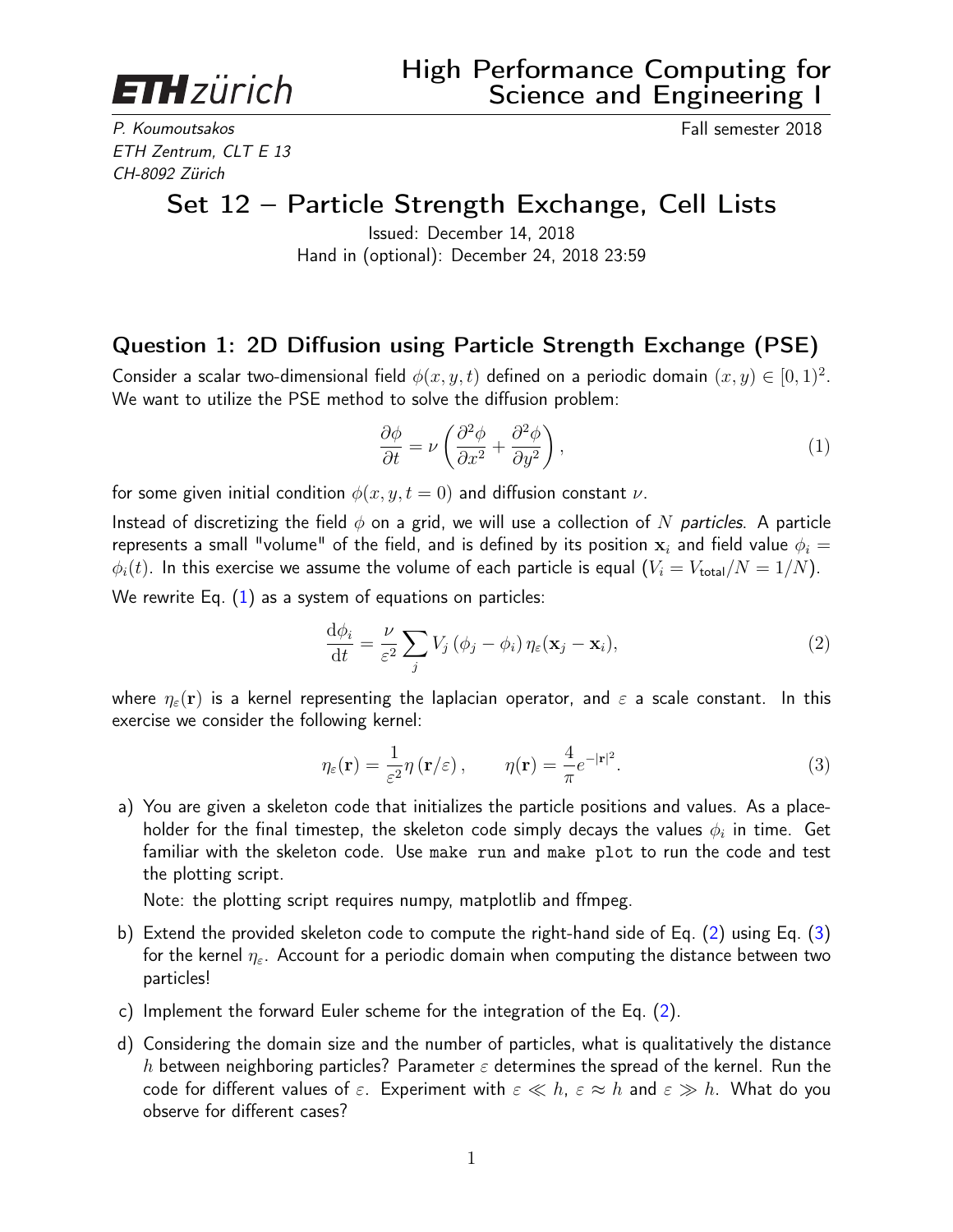## Question 2: Cell lists (optional)

Cell lists are a data structure used to speed up the computation of short-range pairwise interac-tions between particles. In Question 1 the implementation of Eqs. [\(2\)](#page-0-1) and [\(3\)](#page-0-2) required  $O(N^2)$ operations each timestep. Cell lists enable us to optimize the complexity to  $O(N)$ .

First, notice that the exponent in  $\eta_{\varepsilon}(\mathbf{r})$  quickly vanishes as  $|\mathbf{r}|$  is increased. For  $\varepsilon = 0.05$  and  $|\mathbf{r}| = 0.30$ , we have  $\eta_{\varepsilon}(\mathbf{r}) \approx 3 \times 10^{-16}$ , which is close to the machine precision. Thus, if we set a distance threshold of  $\Delta=6\varepsilon$  and consider only interactions for pairs where  $|{\bf x}_i-{\bf x}_j|<\Delta$ , the result we get is virtually the same. We can even sacrifice a bit of accuracy and choose a threshold of  $\Delta = 4\varepsilon$ , such that  $\eta_{\varepsilon}(\Delta) \approx 1.4 \times 10^{-7}$ .

Now when we replace the long-range interactions with short-range interactions, in order to get the performance improvement, we need to be able to efficiently find all pairs of nearby particles. This is where cell lists come into play.

The idea is to split the domain into square cells whose side length is equal to  $\Delta$ . For example, for  $\varepsilon = 0.05$  and  $\Delta = 4\varepsilon = 0.20$ , the domain would be split into 25 cells. Because the cell size is exactly  $\Delta$ , a particle i belonging to a cell k can only interact with particles of cell k and 8 neighboring cells (in 3D a cell would have 26 neighbors).

This way we reduced the number of (ordered) pairs we consider from  $N^2$  to  $9NK$ , where  $K$ is the number of particles per cell. Thus, the complexity is now linear with the size of the problem<sup>[1](#page-0-3)</sup>!

Your goal is to implement cell lists.

- a) First, implement the data structure itself. Instead of storing all particles in one array, create a matrix of cells, and redistribute the particles into those cells.
- b) Implement the traversal of each pair of nearby particles, i.e. all particles whose distance is less than  $\Delta$ . In other words, implement a traversal over each particle i and each nearby particle  $j$ . Do not forget about periodic boundaries!
- c) Test your code and compare the performance with the old  $O(N^2)$  implementation. Experiment with increased size of the domain (or effectively, larger N and smaller  $\varepsilon$ ).
- d) If the particles are allowed to move in time (as in the case of Molecular Dynamics), they will be occasionally crossing from one cell to another. How would you implement that operation? Concretely, how do you insert a particle to a cell, and how do you remove it? Can you guarantee  $O(1)$  complexity for both? Keep in mind that at some point you might want to utilize vectorization, so you need to keep the storage simple.

## Question 3: Brain teasers (optional)

In this question we propose a few general problems and ask you to think of some good solutions.

a) We introduced cell lists as a data structure used to improve the performance of local interaction kernels. However, our appetite has grown and now we want to extend the capabilities of our simulations to large gravitational systems. Gravity is a long-range interaction, with force proportional to  $1/r^2$ , where  $r$  is the distance between two mass particles.

<sup>&</sup>lt;sup>1</sup>Value K is determined by the nature of the problem (interaction range) and numerics ( $\varepsilon$  and h), but it is independent of the size of the domain. We therefore say that cell lists optimize  $O(N^2)$  to  $O(N)$ complexity, even though the underlying constant is large.